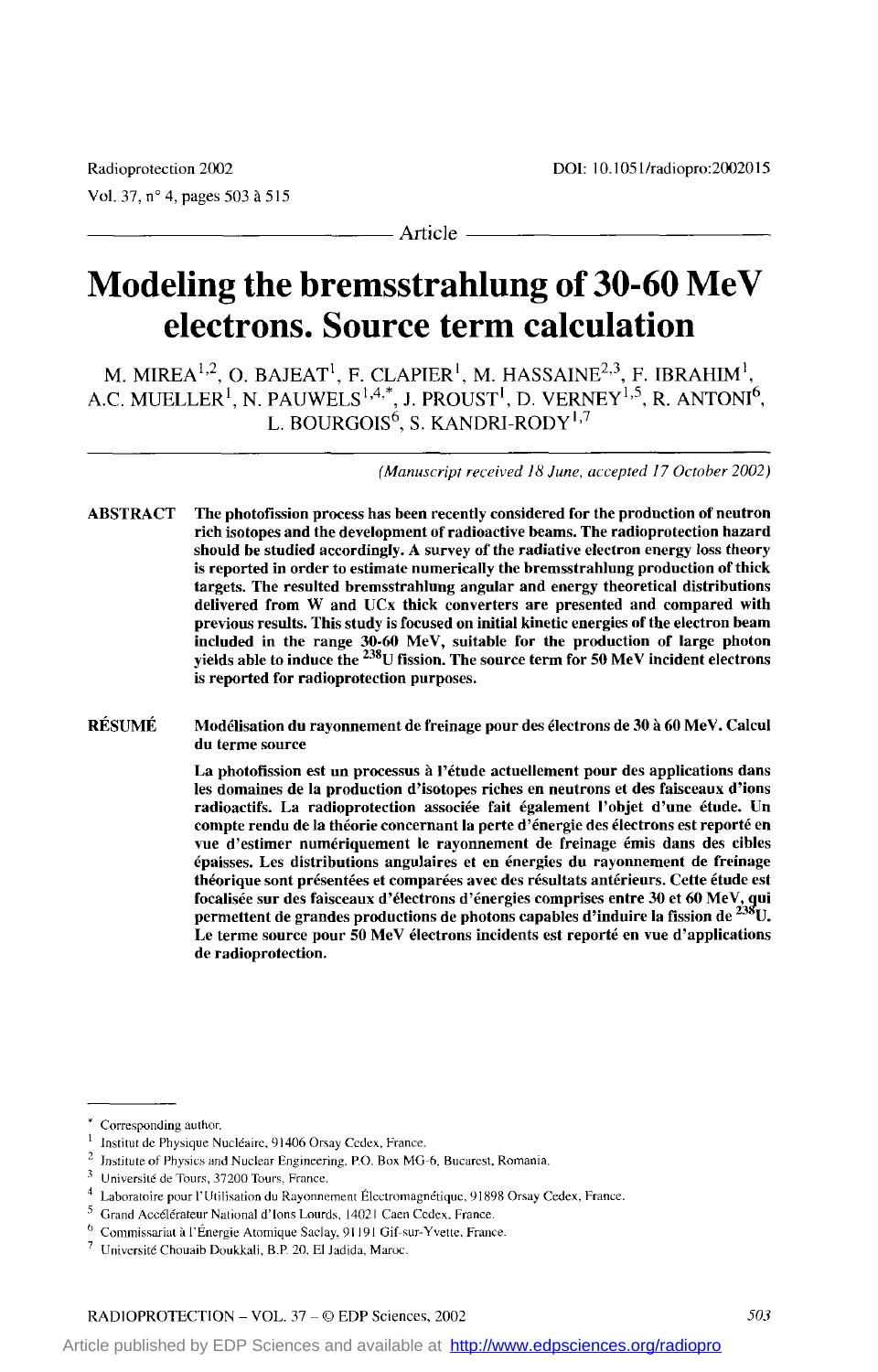# **1. Introduction**

Nuclear fission of heavy nuclei is a process that allows the production of neutron rich isotopes. Exploiting this property, a source of nuclei near the stability limit can be conceived. The feasibility study of an exotic nuclei source involving the fission process represents the main objective of the PARRNe (Production d'Atomes Radioactifs Riches en Neutrons) R&D project. Two different concepts have been studied to build such a source. The first one is based on the neutron-induced fission of  $238$ U. A high neutron flux can be produced by using the deuteron break-up reaction. Experimental and theoretical results concerning the analysis of this concept are reported by Clapier et *al.* (1998), Kandri-Rody *et al.* (2000), Mirea *et al.* (2001). Secondly, in a competitive manner, it is intended to study the feasibility of an exotic nuclei source by involving the bremsstrahlung-induced fission following the conceptual mechanism proposed by Diamond (1999). In a first step, an electron beam of 30-60 MeV is focussed onto a W converter or onto the uranium carbide target (UCx) itself to deliver a bremsstrahlung radiation. In the second step, the photons induce the fission of the  $^{238}$ U. To realize such an expenmental combination, accurate knowledge of the bremsstrahlung spectrum is essential. After a convincing test performed with one of the CERN LINACS, a 50 MeV and 10 µA electron LINAC is projected at Orsay in order to generate photon induced fission at the PARRNe facility. This work is mainly concerned on the bremsstrahlung distributions evaluation in order to serve several radioprotection purposes: radiation source term, radioactive levels, estimating the electron conversion and estimating the radioactive nuclei yields in the target. Since the experimental systematic of bremsstrahlung spectra is not accurate, and the coverage is too sparse, one must rely on the theoretical results. The next section is devoted to this subject.

# **2. Theoretical guideline**

In this section, the main steps used to deduce the bremsstrahlung emission from targets are overviewed. The distributions of the electrons inside a target are obtained using single and multiple scattering theories. The differential bremsstrahlung emission is determined by selecting formulas and correction factors that give the best estimate for the cross-section. The angular distribution of the photons is finally deduced by applying the folding theorem between the angular electron spread and the differential bremsstrahlung cross-section. The slowing down of the electrons is estimated to obtain the mean energy along the range. The electron spread is taken into account by mean of the Landau's distribution. Integrating the irradiated flux along the electron range,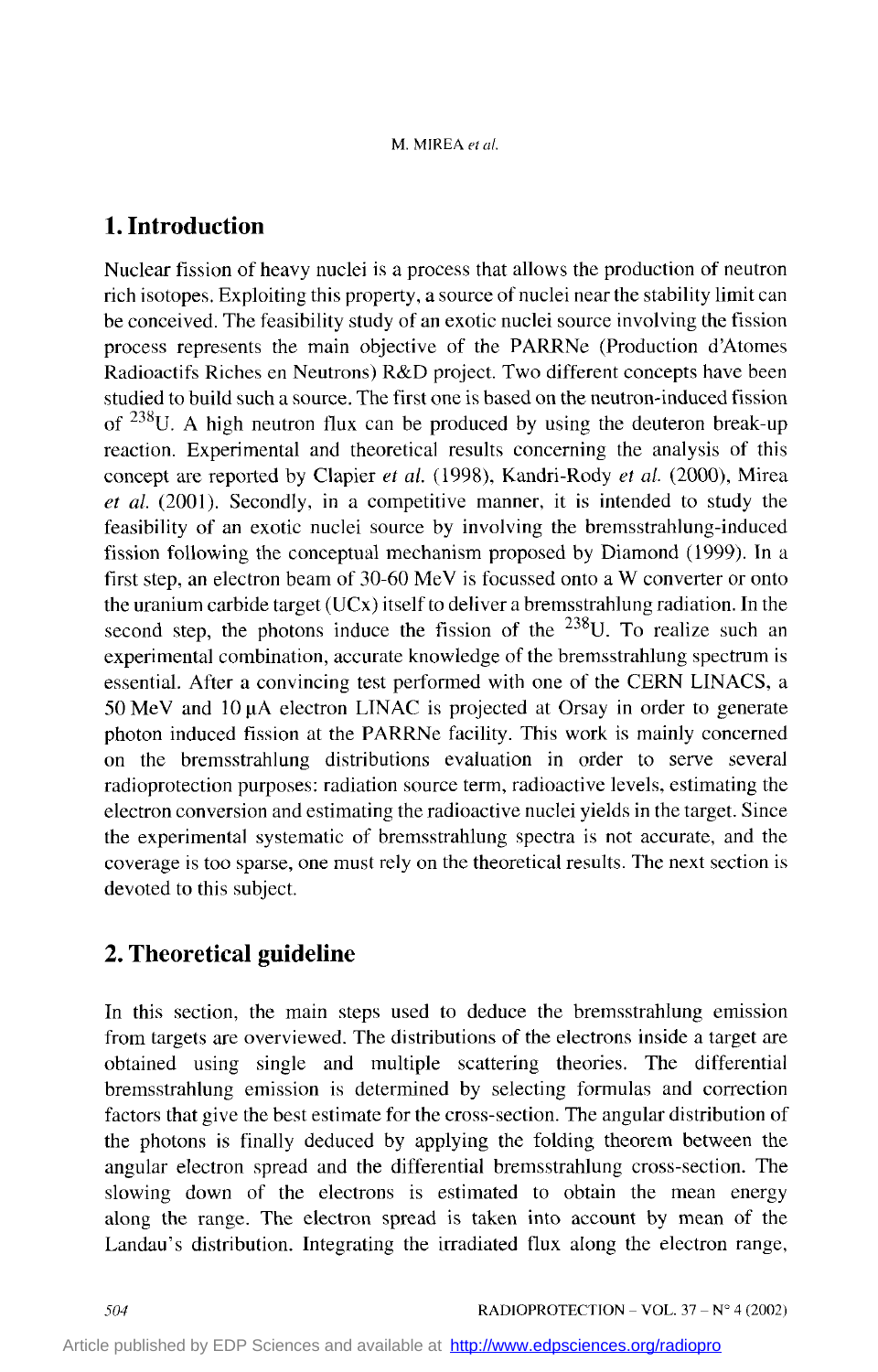the absorption of the continuous bremsstrahlung in the converter (or in the target) is taken into account. The shape of the converter is considered as cylindrical. Intensities of second-generation photon spectra are produced up to 10% of the total field with small energies which are not soft enough to induce fission (Tsai and Whitis, 1966), so, this effect is disregarded. In the following only a survey of the main steps of the theories used to determine the bremsstrahlung productions is presented, an extensive overview being reported by Mirea *et al.*  (2002).

The angular and the projected distributions of the electrons at a depth *d* inside the target are obtained following the prescriptions of Knop and Paul (1968) concerning the validity of the Mott's cross-section and the Molière's distributions. Therefore, if the depth where the electron distribution is determined is very small, that means the condition  $d \ll 1/(\sigma N)$  is fulfilled (where  $\sigma$  is the cross-section and *N* the number of atoms per volume unity), we use the Mott cross-section:

$$
\frac{\mathrm{d}\sigma}{\mathrm{d}\Omega} = \frac{Z^2 r_0^2}{4\sin^4\frac{\theta}{2}} \frac{1}{E^2 \left(1 - \frac{1}{E^2}\right)^2} R(E, Z, \theta) r(E, Z, \theta)
$$

where  $R(E, Z, \theta)$  is the dimensionless ratio between the cross-section at high energy and the Rutherford's classical Coulomb scattering cross-section,  $r(E, Z, \theta)$ denotes a correction due to the shielding,  $r_0 = 2.8 \times 10^{-13}$  cm is the classical electron radius and  $E$  is the total energy of the electron in  $mc^2$  units. The ratio  $R(E, Z, \theta)$  is calculated with the model of McKinley and Feshbach (1948) while dimensionless values for  $r(E, Z, \theta)$  are extracted from the literature (Scott, 1963). This formula gives the differential cross-section in  $\text{cm}^2/\text{sr}$  units. Throughout this paper, *Z* and *A* denote the atomic and the mass numbers of the converter. Using this formula, the probability that the electron is not deviated up to the depth  $d$  was also obtained and the projected distribution (to compte the lateral deflection) was deduced. On the other hand, if the depth *d* becomes greater or equal to  $1/(\sigma N)$ , *N* being the number of scattering atoms per  $cm<sup>3</sup>$ , we used the multiple scattering theory of Molière (Scott, 1963).

An interpolation is realized in the plural scattering domain between the expressions deduced for single scattering and multiple scattering.

The choice of the bremsstrahlung differential cross-section in photon energy and angle formulas as a function of the electron energy was guided by the

[Article published by EDP Sciences and available at http://www.edpsciences.org/radiopro](http://www.edpsciences.org/radiopro)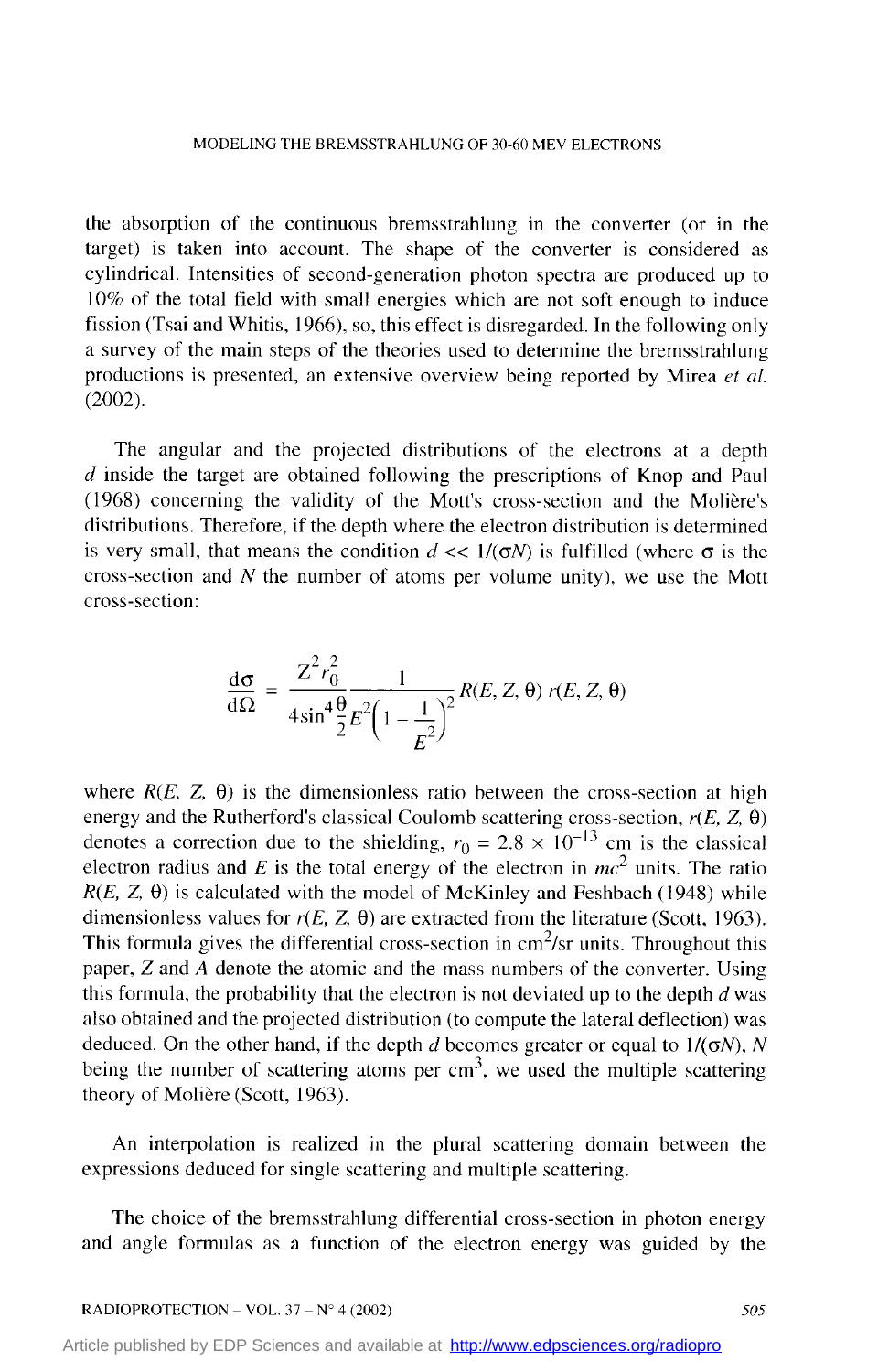#### M. **MrtlEA** *et al.*

prescriptions given by Koch and Motz (1950) and Berger and Seltzer (1970):

 $\epsilon$ 

$$
\frac{d^2 \sigma}{d\kappa d\Omega} = \begin{cases}\nA_f \frac{d^2 \sigma^{2BN}}{dk d\Omega} & \text{for } E_e < 2 \text{ MeV} \\
A \frac{d^2 \sigma^{2BN}}{dk d\Omega} & \text{for } 2 \text{ MeV} < E_e < 50 \text{ MeV} \text{ and } \gamma \ge 15 \\
A \frac{d^2 \sigma^{2BS}}{dk d\Omega} & \text{for } 2 \text{ MeV} < E_e < 50 \text{ MeV} \text{ and } \gamma < 15 \\
\frac{d^2 \sigma^{2BN}}{dk d\Omega} & \text{for } 50 \text{ MeV} < E_e < 100 \text{ MeV} \text{ and } \gamma \ge 15 \\
\frac{d^2 \sigma^{2CS}}{dk d\Omega} & \text{for } 50 \text{ MeV} < E_e < 100 \text{ MeV} \text{ and } \gamma < 15\n\end{cases}
$$

where specific forms of the cross-sections are available in the cited work (Koch and Motz, 1950). In the previous relation,  $\sigma$  is the cross-section, k is the energy of the emitted bremsstrahlung ray (which is measured in  $mc^2$  units in the original paper),  $E_e$  is the initial kinetic energy of the electron and  $\gamma$  is a dimensionless screening factor which depends on the atomic number of the target nucleus, the initial and final energies of the electron during the interaction. The dimensionless Elwert factor  $f_E$  is a correction for non-relativistic energies.

The folding theorem is applied to obtain the angular distribution. **As** prescribed by Scott (1963), the folding theorem for spatial distributions reads:

$$
F(\theta, \varphi) = F\left(\arctan\sqrt{\tan^2 \psi_x + \tan^2 \psi_y}, \arctan\frac{\tan \psi_y}{\tan \psi_x}\right)
$$
  
\n
$$
= \int_{-\pi}^{\pi} d\psi_{1x} \int_{-\pi}^{\pi} d\psi_{1y} F_1\left(\arctan\sqrt{\tan^2 \psi_{1x} + \tan^2 \psi_{1y}}, \arctan\frac{\tan \psi_{1y}}{\tan \psi_{1x}}\right)
$$
  
\n
$$
\times F_2\left[\arctan\sqrt{\tan^2 (\psi_x - \psi_{1x}) + \tan^2 (\psi_y - \psi_{1y})}, \arctan\frac{\tan (\psi_y - \psi_{1y})}{\tan (\psi_x - \psi_{1x})}\right]
$$

where

$$
\tan \Psi_x = \tan \theta \cos \varphi
$$

$$
\tan \psi_y = \tan \theta \cos \phi
$$

and  $F_1$  and  $F_2$  refer to angular spatial distributions, while F is the folded distribution.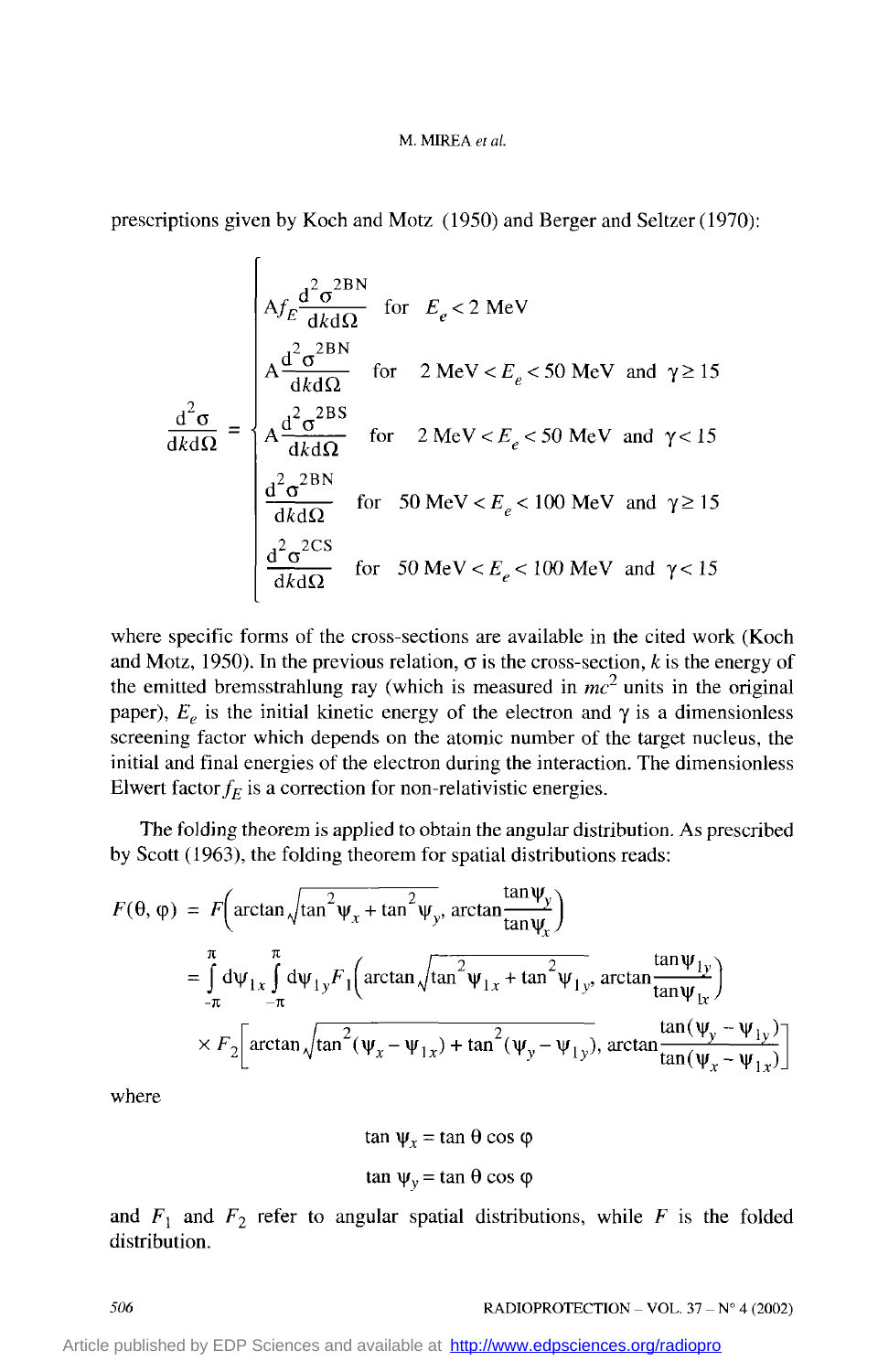Due to the axial symmetry of the bremsstrahlung emission and the angular electron distributions, the folding integral can be reduced (overlooking the dummy pcoordinate) to

coordinate) to  
\n
$$
\frac{d^2\sigma_f(\theta)}{dk d\Omega} = \int_{-\pi}^{\pi} d\psi_{1x} \int_{-\pi}^{\pi} d\psi_{1y} \frac{d^2\sigma \left[ \arctan\sqrt{\tan^2(\psi_x - \psi_{1x}) + \tan^2(\psi_y - \psi_{1y})} \right]}{dk d\Omega}
$$
\n
$$
\times F \left( \arctan\sqrt{\tan^2(\psi_{1x} + \tan^2(\psi_{1y}))} + P(\theta = 0, d) \frac{d^2\sigma(\theta)}{dk d\Omega}
$$

where we chose that  $\psi_r = \psi_v = \arctan(\tan \theta / \sqrt{2})$  in order to obtain a symmetric double folding integral, which is more suitable for a numerical treatment. Here,  $P(\theta = 0, d)$  denotes the probability that the electron is not deviated at the depth d in the target,  $F$  (depending only upon the cylindrical coordinate  $\theta$ ) is the angular distribution of the electron. Due to the strong dependence of the final cross-section on the electron angular distribution, this integral is effected in 200 Gauss Legendre mesh point's quadratures.

The mean energy of the electron along the path can be obtained using slowing down theories. Mainly two effects produce the slowing down of the electron: the inelastic collision and the bremsstrahlung production.

The mean energy loss due to inelastic collisions is given by the following numerical formulas appropriate for low and high incident energies (Knop and Paul, 1968). The Bohr expression for the mean energy loss reads

$$
\frac{\mathrm{d}\bar{E}_c}{\mathrm{d}x} = 0.306 \rho \left(\frac{Z}{A}\right) \beta^{-2} \ln \left(1.16 \frac{E_k}{I}\right)
$$

for  $\beta$  < 0.5. The available Bethe-Bloch expression in the relativistic region is

$$
-\frac{d\bar{E}_c}{dx} = 0.153 \rho \frac{Z}{A} \beta^{-2} \left[ \ln \frac{E_k (E_k + mc^2)^2 \beta^2}{2I^2 mc^2} + (1 - \beta^2) - 2\sqrt{1 - \beta^2} - 1 + \beta^2 \frac{1}{8} (1 - \sqrt{1 - \beta^2})^2 - \delta \right]
$$

for  $\beta \ge 0.5$ . The mean energy loss is given in MeV/cm, the density  $\rho$  is considered in g/cm<sup>3</sup>, here  $E_k$  is the electron kinetic energy in MeV,  $mc^2 = 0.51$  MeV, and *I* (MeV units) are the ionization potentials which are listed in the literature (Ahlen, 1980). The parameter dimensionless  $\delta$  is known as a density effect. The semiempirical form of **6** originally proposed by Sternheimer (1952) is still used (Ahlen, 1980). The parameter  $\beta$  is the velocity of the electron divided by the velocity of the light.

[Article published by EDP Sciences and available at http://www.edpsciences.org/radiopro](http://www.edpsciences.org/radiopro)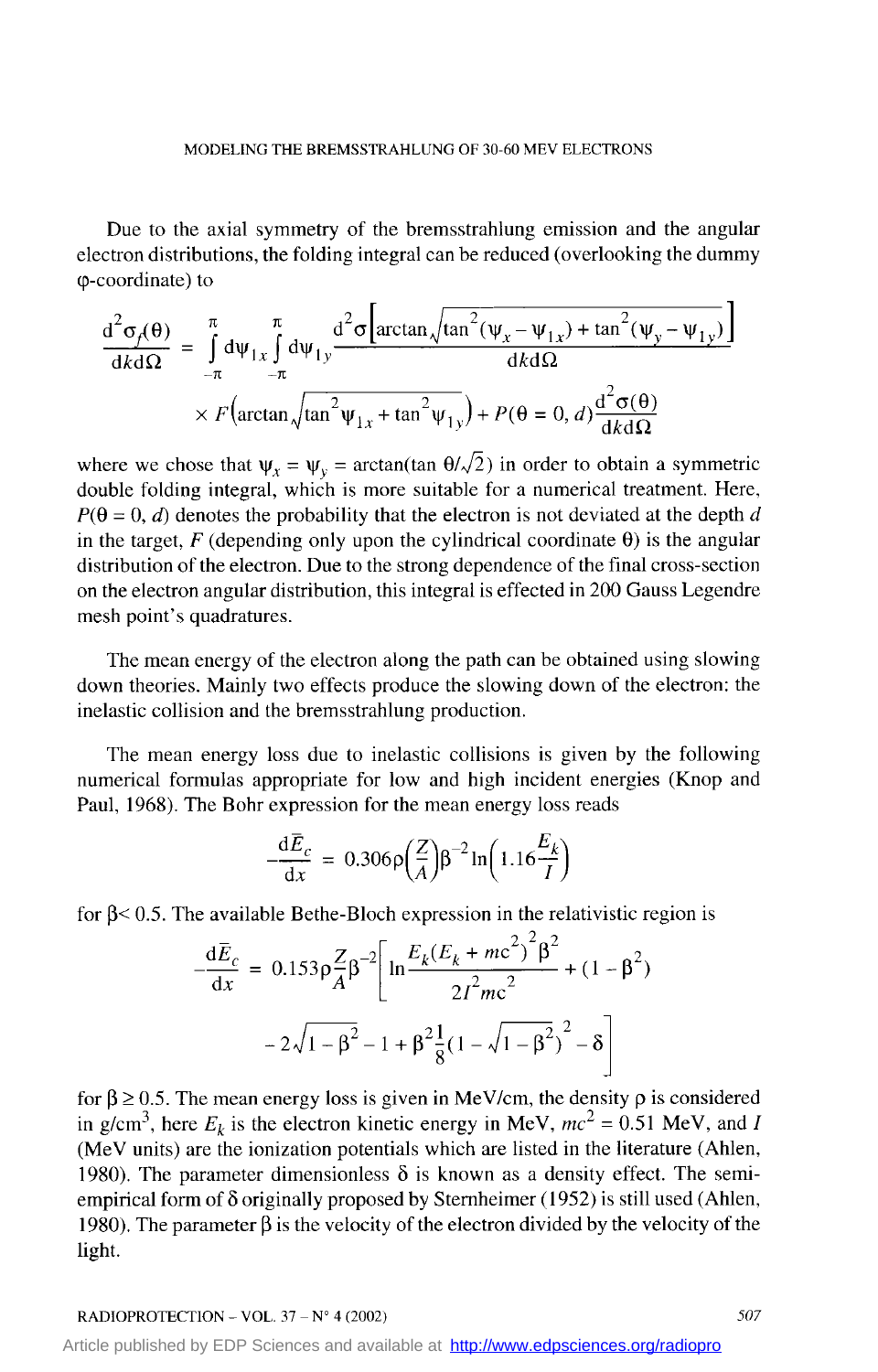### **M.** MIREA *et (il*

For the radiative emission, relativistic and classical theories were used to determine the slowing down. An extensive list of the detailed formulas used in the present simulations are displayed in the work of Pages *et al.* (1972).

An estimation of the electron beam straggling must be realized because in traversing a given thickness of the scattering medium, the electrons undergo discrete loss. This straggling distribution can be conveniently parameterized with the Landau's distribution (Tabata and Ito, 1979). Consequently, the differential cross-section for the emission of a photon quantum was folded with the electron energy distributions at a given depth.

As mentioned by Knop and Paul (1968), for thick foils theoretical calculations are very difficult and only for complete diffusion it is possible to give an analytical expression for the angular distribution

lar distribution  

$$
F(\theta) = \frac{3}{4\pi} (0.717 + \cos \theta) \cos^2 \theta.
$$

In order to improve the results at the end of the range, the angular distribution is varied linearly from that obtained with the multiple scattering formula to that available for complete diffusion. This linear variation begins when the electron average energy equals 1/4 of the initial beam energy in order to reach the complete diffusion at the end of the electron range.

The endpoint region (high frequency) of the bremsstrahlung spectrum is corrected using the Fano formula (Koch and Motz, 1950):

$$
\frac{d^2 \sigma}{d k d \Omega} = \frac{2Z^3 r_0^2 \beta \sin^2 \theta}{137^2 k^3 E^3} \frac{1 + \frac{1}{2}E(E-1)(E-2)(1 - \beta \cos \theta)}{(1 - \beta \cos \theta)^4}.
$$

A linear interpolation is used in the way similar to that used by Berger and Seltzer (1970) in the region  $0.85E_e < k < E_e$ ,  $E_e$  being the kinetic energy of the electron. The different cross-section formulas are smoothly joined during the passage of their appropriate limits of validity by mean of a linear interpolation. This procedure avoids abrupt variations of the cross-section in the vicinity of the limits of validity. *E* is the total incident electron energy. Both *k* and *E* are given in  $mc^2$ units.

The effect of mixtures can be included in computing the lateral and angular deflections by replacing  $NZ^2$  by  $\sum_i N_i Z_i^2$  summed on different atomic species (Scott, 1963),  $N_i$  being the number of atom of the specie  $i$  in the volume unity. To compute the slowing down and the bremsstrahlung cross-section, the effective values of the target parameters can be deduced using the Bragg rule (Leo, 1987;

**508RADIOPROTECTION – VOL. 37 – N° 4 (2002)**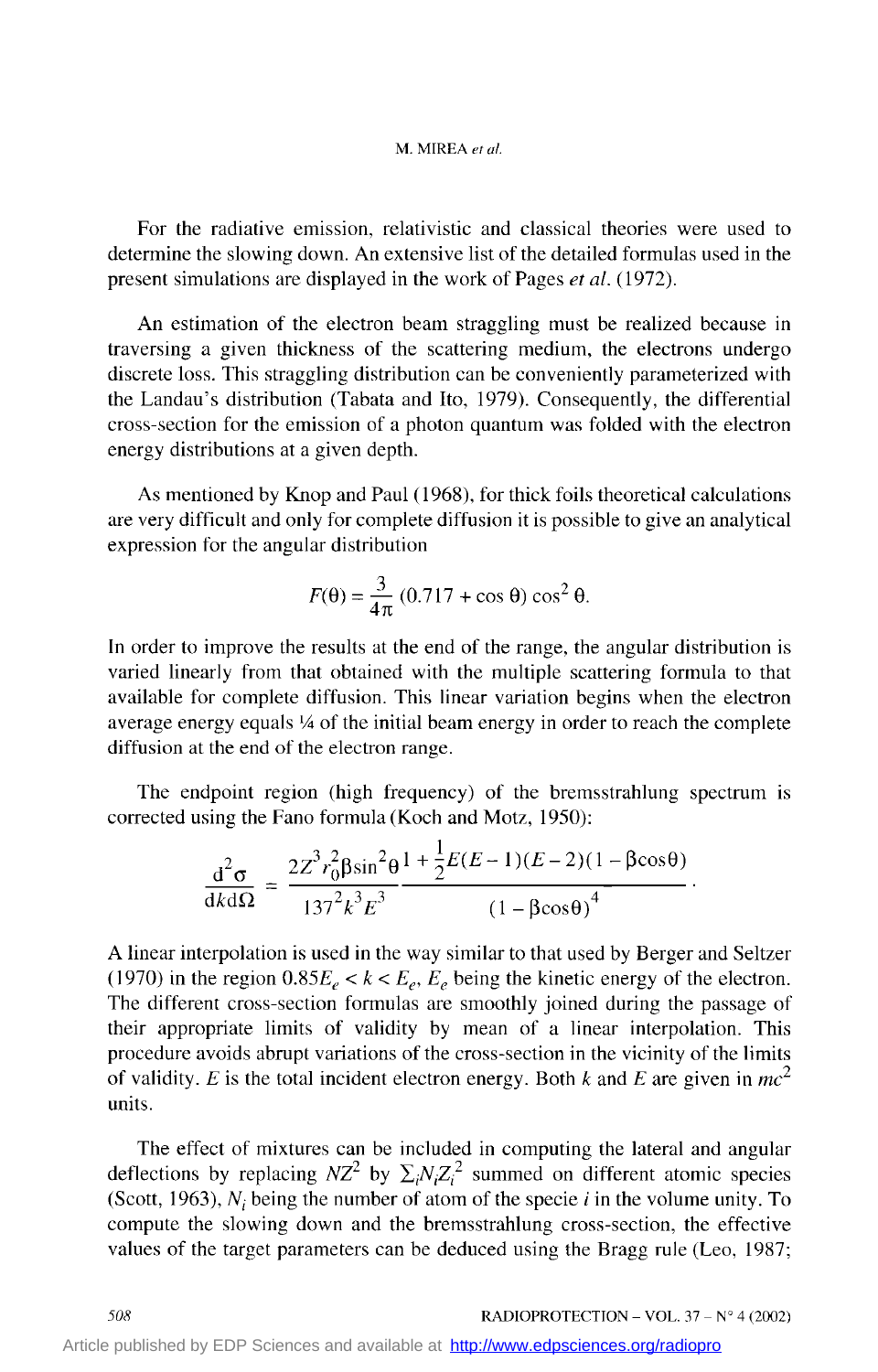Sternheimer, 1961) which stipulates that the stopping of the individual elements are approximately additive. The same rule is valid for the gamma absorption coefficients (Davisson, 1968).

# **3. Results and discussion**

The primary purpose of our calculations was to obtain the bremsstrahlung spectrum of interest for the design of a neutron rich nuclei source based on the gamma induced fission of  $^{238}$ U. For that purpose, high gamma yields at energies around 15 MeV are necessary, focussed as best as possible in the forward direction, in order to produce a large number of fission events in the fissionable target placed in the vicinity of the converter. **A** new numerical tool was conceived to estimate quickly these spectra. Using the mentioned theories, the electron energy spread together with the angular distributions are determined in 50 depth values in the target material. It can be mentioned that concerning the slowing down process, our numerical results agree within few percents with the previous published values (Pages *etul.,* 1972). For each depth value, the energy and angular distributions of the emitted bremsstrahlung rays are calculated in a large array of photons energies (25 values) and  $\theta$ -coordinates (25 values). The final differential cross-section of the bremsstralung emission are obtained by integrating on the electron energy spread using spline interpolations between the grid of values determined previously. For each photon energy and @angle, the number of bremsstrahlung quanta is obtained by integrating the interpolated values obtained for the final differential cross-section. Briefly, to obtain the bremsstrahlung distribution from converters, the double differential cross-section is integrated along the electron path taking into consideration the electron energy spread, the slowing down and the gamma attenuation in the converter material. As for the radiation field, the bremsstrahlung spectrum emitted at  $0^{\circ}$  is harder and more intense that the spectrum obtained in other directions, this evaluation will help to conceive the radiative shielding of the source in the critical conditions required by the electron LINAC being built at Orsay Tandem. In the following work, the bremsstrahlung emissions of cylindrical W and UCx targets are simulated for initial energies of the electrons included in the interval 30-60 MeV. The converter thicknesses are considered twice the range of the electron to allow compansons with previous published results. In Figure 1, the spectra  $d^2N/d\Omega dE_y$  of the bremsstrahlung emerging at various directions from a thick W target for incident electron energy of 60 MeV are represented. Here *N* is the number of photons,  $E_y$  is the gamma energy in MeV. At the small angles O" and *S",* Monte-Carlo simulations (Berger and Seltzer, 1970) for W target of same thickness can be compared. **As**  expected, the high-energy bremsstrahlung yields are larger in the vicinity of a small region around the 0<sup>°</sup> emergence angle. Only electrons that have lost little

[Article published by EDP Sciences and available at http://www.edpsciences.org/radiopro](http://www.edpsciences.org/radiopro)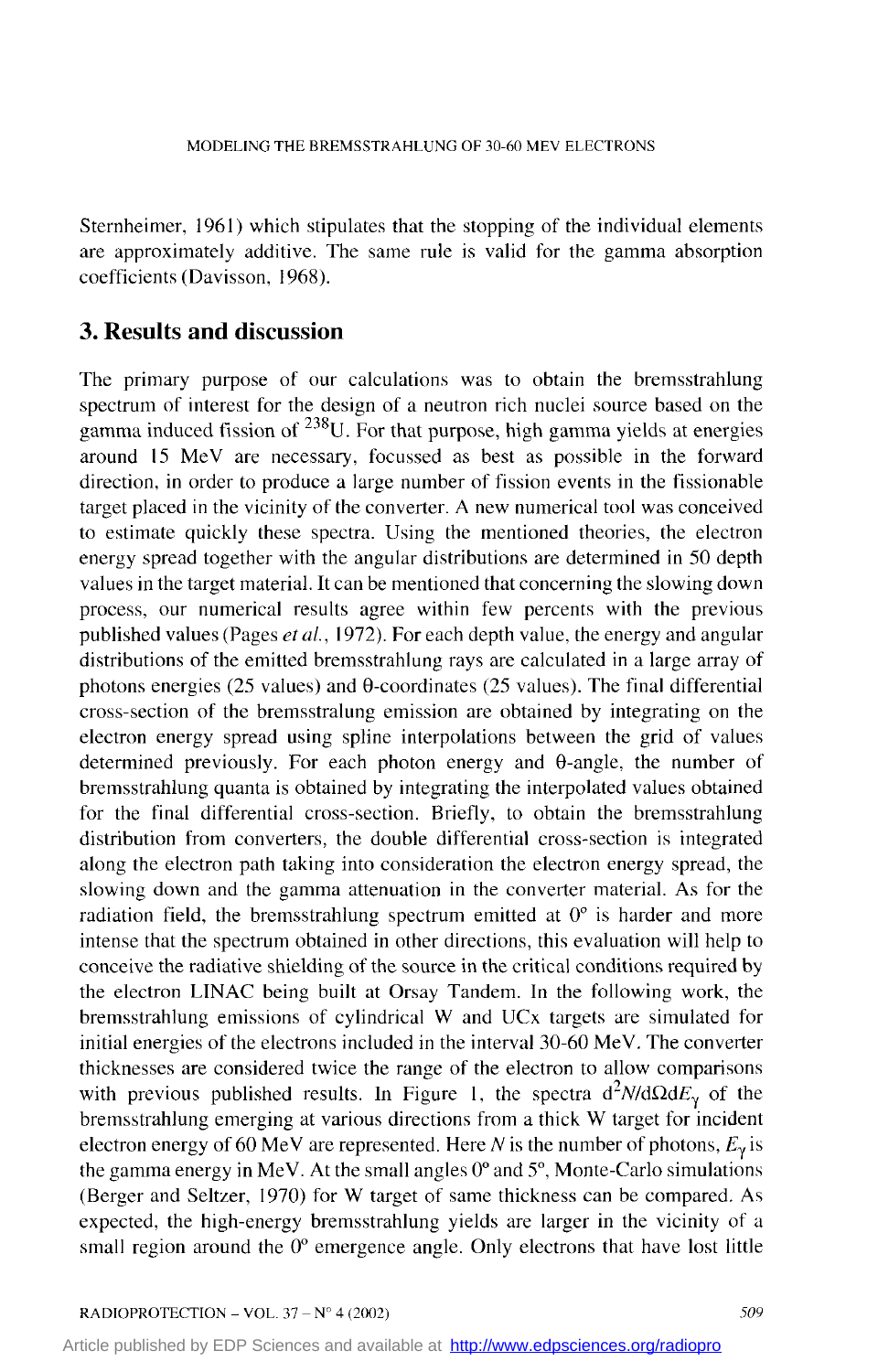



*Figure 1* - *Angular and energy distributions of the bremsstrahlung emissionper 60 MeV incident electron. The cylindrical converter is made from W, the thickness is 33*  $g/cm<sup>2</sup>$ *. The diameter is equal to the thickness. The full lines correspond to the present calculations. Some emission angles are marked on the plot. The results corresponding to 50° up 80°, in steps of 10°, are also displayed but the yields are Iower. The dotted lines are extracîed from the work of Berger and Seltzer (1970) for*  $(0-0.5)$ *<sup>o</sup> and*  $(0-5)$ *<sup>o</sup>.* 

*Distributions angulaires et en énergie du rayonnement de freinage par électron incident de 60 MeV. Le convertisseur cylindrique est fom' de* **W,** *l'épaisseur est de 33 g/cm2. Le diamètre est égal* à *l'épaisseur. Les lignes pleines Correspondent au calcul actuel. Quelques valeurs des angles d'émission sont marquées sur la figure. Les résultats qui correspondent* à *l'inîervalle de 50'jusqu'à 804 en pas de 10: sontaussidessinés,* **mais** *les rendements sontpluspetits. Les lignes discontinues sont extraites du travail de Berger et Seltzer (1970) pour*  $(0-0.5)^{\circ}$  *et*  $(0-5)^{\circ}$ *.* 

energy and, consequently, have not yet deflected much by multiple scattering can emit the high-energy bremsstrahlung. Generally, our forward direction values of the spectra agree with those of Berger and Seltzer *(1970).* However, larger deviations appear in the high-energy region, where  $E_{\gamma}$  > 0.9 $E_{inc}$ ,  $E_{inc}$  being the energy of the beam. These differences can be understood as follows: in the highenergy region, we used different methods to correct the cross-section. In this paper, the analytical Fano formula is kept while in the cited work (Berger and Seltzer, *1970),* an interpolation with experimental data was done. **In** Figure 2, the same quantities are plotted for incident electron energy of 30 MeV. Similar trends as in Figure 1 are displayed, but the yield at *15* MeV is lowered by a factor 3. From these examples, we illustrated the degree of accuracy of our simulations. The present study being mainly an exploratory analysis of the neutron rich nuclei source, results with accuracy better than 30% are convenient in preparing the experimental work. Our interest is now focussed on initial energies of 50 MeV, because from considerations which are not of physical nature, it is expected that Our future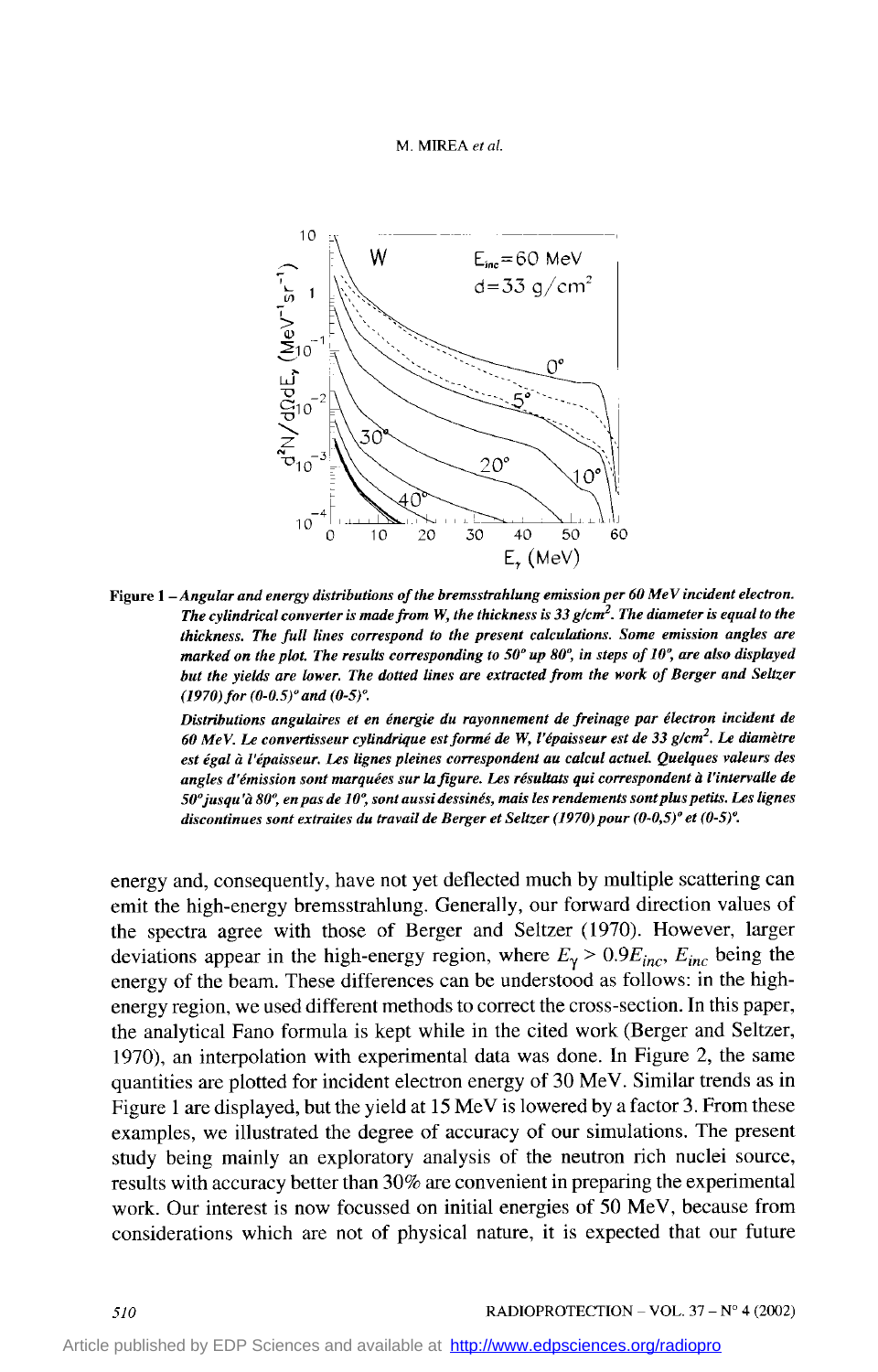

**Figure** *2* - *Angular and energy distributions of the bremssirahlung emisswnper 30 MeV incident electron. The cylindrical converter* **is** *made from W, the thickness* **is** *24 g/cm2. The diameter* **is** *equal to the thickness. The full lines correspond to the present calculations. Some emission angles are marked on the plot. The results corresponding to 50" up 80: in steps of IO" are also displayed*  but the yields are lower. The dotted lines are extracted from the work of Berger and Seltzer *(1970) for (0-0.5)" and (0-5)4* 

*Distributions angulaires et en énergie du rayonnement de freinage par électron incident de 30 MeV. Le convertisseur cylindrique est formé de* **W,** *l'épaisseur est de 24 g/cm2. Le diamètre est égal* à *l'épaisseur. Les lignes pleines correspondent au calcul actuel. Quelques valeurs des angles d'émission sont marquées sur la figure. Les résuhts qui correspondent* à *l'intervalle de 50" jusqu* 'à *80°, en pas de IO', sont aussi dessinés,* **mais** *les rendements sont plus peîüs. Les lignes discontinues sont extraites du travail de Berger et Seltzer (1970) pour*  $(0-0,5)$ *<sup>o</sup> et*  $(0-5)$ *<sup>o</sup>.* 

facility will deliver about 50 MeV electron beam. The results conceming the 50 MeV electron beams ont0 W are displayed in Figure *3.* It seems that this energy is in fact suitable for Our purpose because the yields of the forward spectra are only 20-30% lower in the vicinity of  $E_v \approx 15$  MeV than those obtained at 60 MeV incident energy. This decrease is not dramatic, and we avoid the production of intense gamma yields in the *50-60* MeV region. The next step is the study of the radiate brernsstrahlung emission from the UCx target, when the *50* MeV electron beams impinge directly on the target (without converter). The ratio between the number of C atoms *versus* that of U **is** *2.5* and the density of the mixture is *3.6* g/cm3. Using the formulae presented in the previous section, the range of 50 MeV electrons in the mixture was calculated as about 14.5 g/cm<sup>2</sup>, being not too different than that in the W converter. Accordingly, for a comparison purpose with the results corresponding to the W converter, the thickness was taken also  $30 \text{ g/cm}^2$  (approximately twice the range). The spectra obtained for the UCx target are presented in Figure **4.** Practically, the forward direction spectra have the same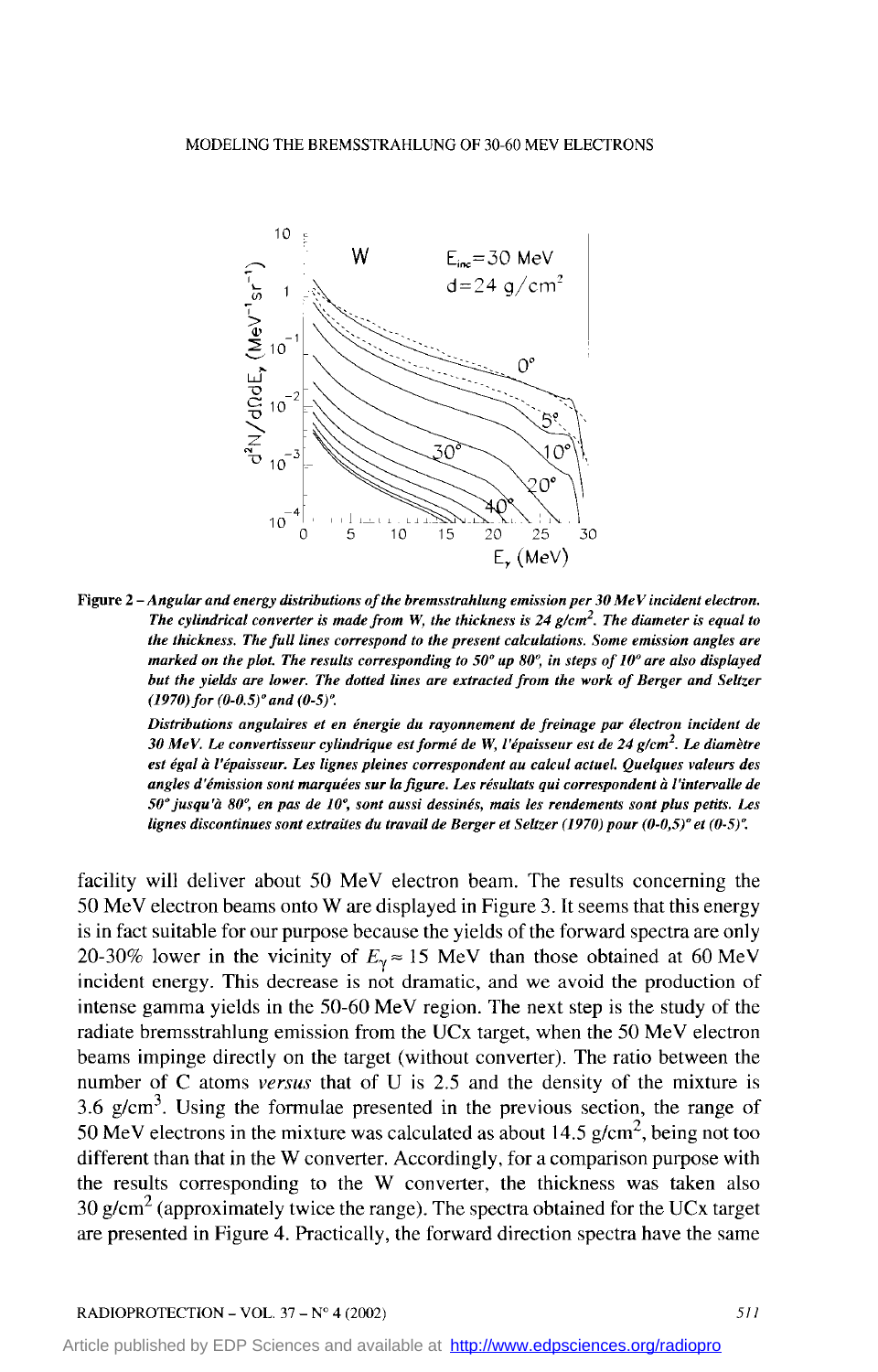#### M. MIREA et al.



Figure 3-Angular and energy distributions of the bremsstrahlung emission per 50 MeV incident electron. *The cylindrical converter* **is** *made from* **W,** *the thickness* is *30 g/cm2. The diameter is equal to the thickness. The full lines correspond to the present calculaîions. Some emisswn angles are marked ou the plot. The results corresponding to* **50"** *up 80: in steps of IO" are also displayed but the yieùis are lower.* 

*Distributions angulaires et en énergie du rayonnement de freinage par électron incident de 50 MeV. Le convertisseur cylindrique est formé de W, l'épaisseur est de 30 g/cm2. Le diamètre est égal* à *l'épaisseur. Les lignes pleines correspondent au calcul actuel. Quelques valeurs des angles d'émission sont marquées sur la figure. Les résultats qui correspondent* Ù *l'intervalle de 5O"jusqu'à 80: eu pas de IO', sont aussi dessinés, mais les rendements sont plus petits.* 

shapes as those in the case of the W converter. Having in mind that focusing the electron beam directly on the fissionable target, the bremsstrahlung radiation emitted in al1 the directions enhances the fission events number, it can be expected that the neutron rich nuclei productivity of the source increases. By placing the intermediate converter, a large amount of photons emitted at larger angles cannot reach the target.

The source term (emission rate) for 50 MeV electrons impinging on UCx and W targets was calculated in order to estimate the shielding of the combination. The behavior of the source term is displayed in Figure *5* and compared with the NRCP  $N^{\circ}$ 51 (NRCP, 1977) where the energy is 100 MeV for high Z targets. Our units are chosen in such a way to have a direct comparison with the published reference. Our values agree with the recommended ones, but indicates also that in the forward direction it appear that the radiation shielding must be reinforced. Our source term results are computed without taking into account the self-attenuation of photons in the target, so that are valid for al1 the target geometries.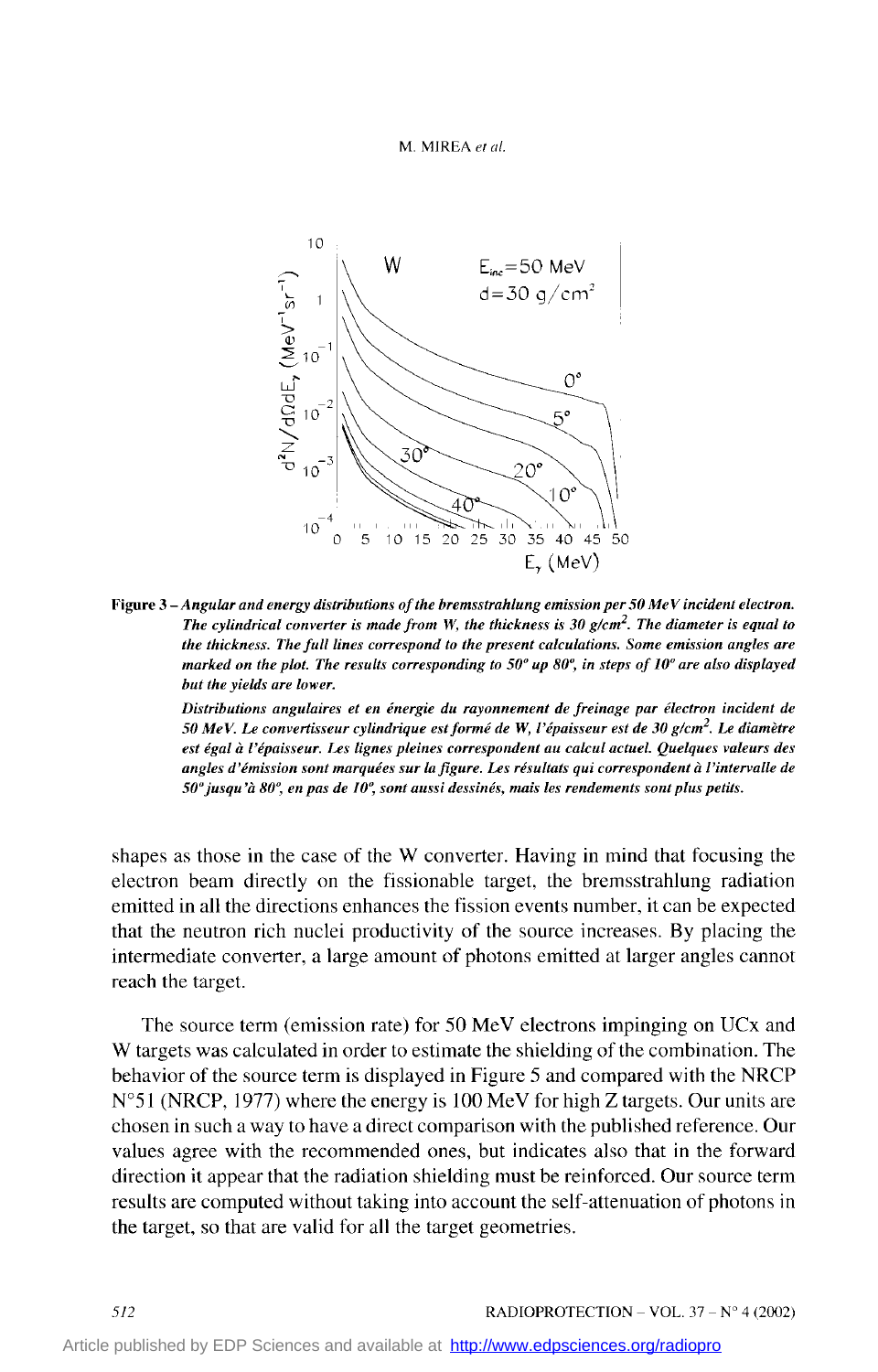

**Figure 4** - *Angular and energy distributions of the brems strahlung emission per* **50** *MeV incident eleclron. The cylindrical converter is made from UCx, the thickness* is *30 g/cm2. The diameter is equal to the thickness. The fiIl lines correspond to the present calcnhtions. Some emission angles are marked on the plot. The resulls corresponding to* **50"** *up 80°, in steps of 10" are aiso displayed but the yields are lower.* 

*Distributions angulaires et en énergie du rayonnement de freinage par électron incident de 50 MeV. Le convertisseur cylindrique est formé de UCx, l'épaisseur est de 30 g/cm2. Le diamètre est égal* à *1 #épaisseur. Les lignes pleines correspondent an calcul acîuel. Quebues valeurs des angles d'émission sont marquées sur lafignre. Les résultats qui correspondent* à *l'intervalle de 50" jusqu* 'à *80: en pas de IO', sont aussi dessinés, mais les rendements sont plus petiis.* 



*angle for the emission of photons from UCx and W targets compared with reference data. This quantiIy*  ~ NCRP 100 **MeV** *aliows the determination of the dose for different intensiîies of the incident electron beam at different*  distances from the target.

> *Comparaison du terme source en fonction de l'angle d'émission des rayons gamma pour les cibles de UCx avec des donnés de référence. Cette grandeur permet de déterminer les doses pour différentes intensiîés du faisceau d'électrons incùients* à *cerlaines distances de la source.*

#### RADIOPROTECTION – VOL. 37 – N° 4 (2002) *513*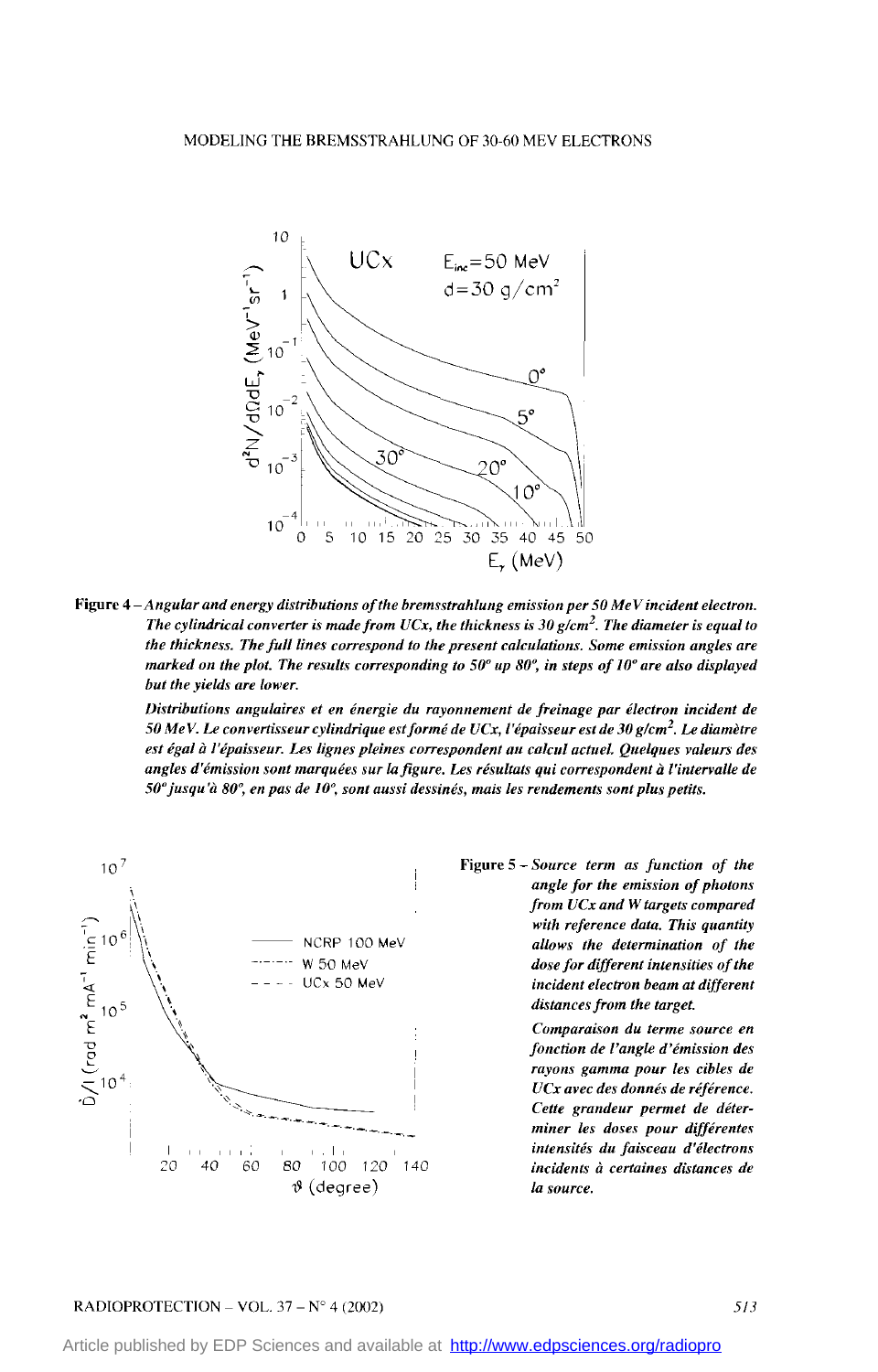# **4. Conclusion**

This study gives evidence for the advantages obtained by eliminating the intermediate converter and offers the possibility to estimate the required radiation shield of Our combination. Furthermore, the numerical code developed will permit the evaluation of the efficiency dependence for different quantities of the neutron rich ion source (such as the number of fission events) in order to optimize the yields. Further studies are now being done in order to determine the fission production rate and the radiological issues (exposure to induced activity, fission gaseous products, ...).

**Acknowledgernenîs.** This work was sponsored by the European Contracts SPIRAL II No. ERB 4062 PL 975009, No. FMGE CT 980100 and by the IDRANAF' European Center of Excellence.

### **REFERENCES**

- Ahlen S.P. (1980) Theoretical and expenmental aspects of the energy loss of relativistic heavily ionizing particles, *Reu. Mod. Phys.* 52, 121-173.
- Berger M.J., Seltzer S.M. (1970) Bremsstrahlung and photoneutron from thick tungsten and tantalum targets, *Phys. Rev. C* 2, 621-631.
- Clapier F., Mueller A.C., Obert C., Bajeat O., Ducourtieux M., Ferro A., Horbowa **A.,** Kotfila L., Lau C., Lefort H., Kandri-Rody S., Pauwels N., Poitier J.C., Proust J., Putaux J.C., Liang C.F., Pans P.,Vilari A.C.C., Lichtenhaler R., Maunoury L., Lettry **J.** (1998) Exotic beams produced by fast neutrons, *Phys. Rev. ST Accel. Beams* 1, 013501(3).
- Davisson C.M. (1968) Gamma-ray attenuation coefficients. In: *Alpha-, beta- and gamma-ray spectroscopy* (K. Sieghbahn, Ed.) appendix 1, pp. 827-843. North Holland Publ. Co. Amsterdam.
- Diamond W.T. (1999) **A** radioactive ion beam facility using photofission, *Nucl. Inutrum. Meth. A* 432, 47 1-482.
- Kandn-Rody S., Obert **J.,** Cottereau E., Bajeat O., Ducourtieux **M.,** Lau C., Lefort H., Potier J.C., Putaux J.C., Clapier F., Lettry J., Mueller A.C., Pauwels N., Proust J., Liang C.F., Pans P., Ravn H.L., Roussiere **B.,** Sauvage **J.,** Scarpaci **J.A.,** Le Blanc F., Galu *G..* Lhenry I., Von Egidy T., Antoni R. *(2000)* Exotic nuclei produced by fast neutrons in a liquid uranium target, *Nucl. Instrum. Meth. B* **160,** 1-6.
- Knop **G.,** Paul W. (1968) Interaction of electrons and a-particles with matter. In: *Alpha-, beta- und gamma-ray spectroscopy* (K. Sieghbahn, Ed.) Chap. 1, pp. 1-25. North Holland Publ. Co., Amsterdam.
- Koch H.W., Motz J.W. (1950) Bremsstrahlung cross-section formulas and related data, *Rev. Mud.*  Phys. 31, 920-955.
- Leo W.R. (1987) Passage of radiation through matter. In *Techniquesfor nuclear and purticle physics experiments,* Chap. 2, pp. 17-68. Spnnger Verlag, Berlin, Heildelberg, New **York.**
- McKinley **Jr** W.A., Feshbach H. (1948) The Coulomb scattering of relativistic electrons by nuclei, *Phys. Rev.* **74(12),** 1759-1763.
- Mirea M., Bajeat O., Clapier F., Ibrahim F., Mueller A.C., Pauwels N., Proust **J.** (2001) Modeling a neutron rich nuclei source, Eur. Phys. J. A 11, 59-78.